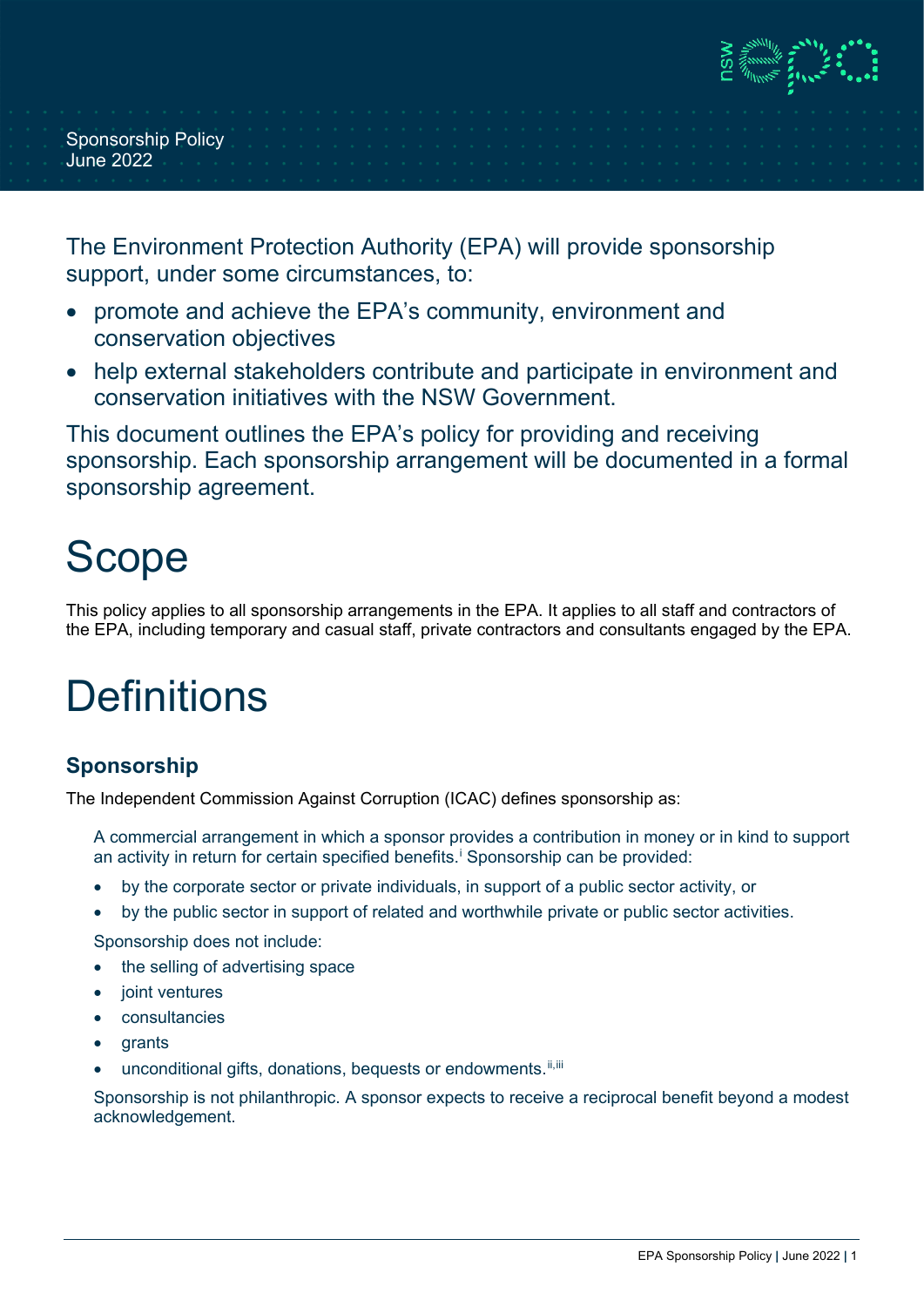## **Sponsor**

The individual or group that provides the monetary or in-kind contribution.

#### **Sponsorship recipient**

The individual or group that receives the monetary or in-kind contribution.

## **Appropriate activities**

Activities that are suitable to sponsor are not operational or core EPA activities. Appropriate activities can include training, scholarships, awards, education, industry research, publications, exhibitions, trade shows or conferences.

# Policy statement

The EPA will **only** enter into sponsorship arrangements:

- with organisations/individuals that have similar or complementary objectives and values to EPA and the NSW Government
- with organisations/individuals that are able to demonstrate open, equitable and ethical business practices
- that aid the achievement of the EPA community, environmental and conservation goals and priorities through the formation of strategic relationships
- on activities that will facilitate the achievement or promotion of the NSW Government's and EPA's strategic vision and objectives
- when it will provide tangible benefit to the EPA and represent value for money. All NSW Government monies need to be spent in accordance with all relevant NSW legislation and policies
- when it will build on and improve the EPA's relationship with the government and community of NSW
- under an appropriate written agreement signed by an EPA Executive Director or Director.

The EPA will **not** enter into sponsorship arrangements when:

- an entity is, or may be, subject to regulation by the EPA via a licence or other regulatory mechanisms, or subject to regulatory action by the EPA during the life of the sponsorship
- sponsorship will not involve the EPA explicitly endorsing an entity or its products
- a sponsorship arrangement would limit, or appear to limit, the ability of the EPA to carry out its functions fully and impartially
- an employee of the EPA can receive a personal benefit from a sponsorship.

When the EPA provides or receives sponsorship, it will:

- be for specific projects, programs or services, where the EPA can identify mutual benefits and complementary aims with the sponsorship participants
- ensure sponsorship opportunities are widely known. (When seeking or offering sponsorships, the EPA will use an open process.)
- commit to managing its sponsorship arrangements in a professional manner through formal sponsorship agreements
- circulate predetermined criteria to organisations that submit an expression of interest.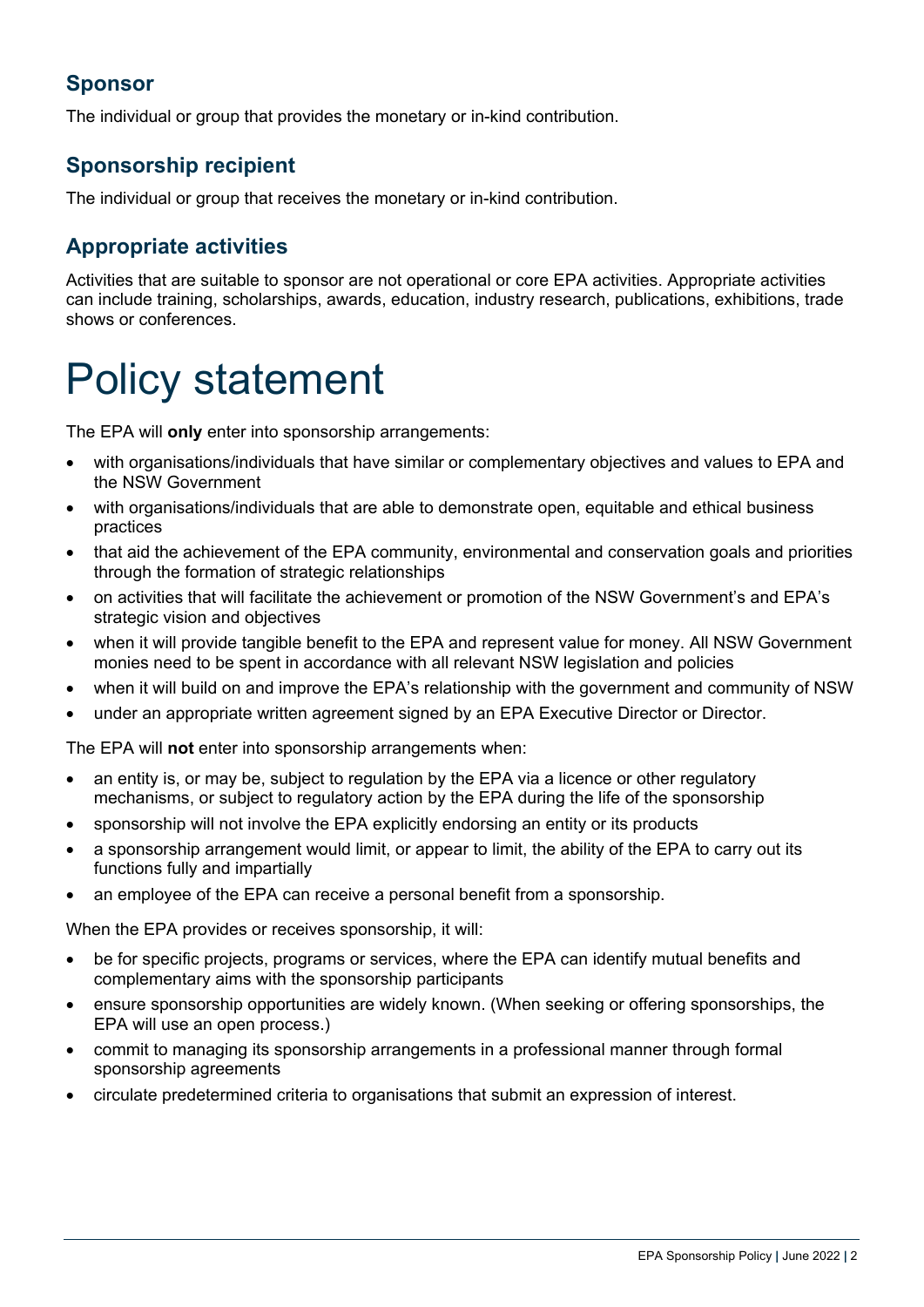# Policy context

### **Conflicts of interest**

Conflicts of interest (real or perceived) between the EPA and the sponsor will be resolved during the negotiation of the agreement. There is a provision within the agreement to terminate an agreement should a conflict of interest that cannot be resolved arise during the term of the agreement.

#### **Personal benefits**

Employees must not benefit personally from sponsorships. A sponsorship agreement is between the EPA (not an individual officer) and the sponsorship partner. Should benefits be included, such as attendance at a sponsored conference, the EPA should determine the most appropriate person(s) to attend.

#### **Sponsorship agreements**

When the EPA provides sponsorship, agreements will ensure:

- sponsorship benefits are commensurate with sponsorship costs
- acknowledgement and promotion of the EPA brand and its objectives as a sponsor, using NSW Government, EPA corporate and/or program logos, as per the *NSW Government Branding Style Guide* and the *EPA Brand Guide*, in any signage and/or other publicity
- review of publicity material prior to publishing or release
- exclusive control over the use of the NSW Government and the EPA brand
- complimentary participation of the EPA staff at relevant events associated with the sponsored activity, particularly in relation to conferences (number of places to be negotiated in the agreement)
- the right for the EPA to set publicity parameters
- the right to publicise involvement in the sponsorship.

When the EPA receives sponsorship, agreements will ensure:

- the potential sponsor has objectives and values consistent with the EPA's
- the EPA maintains control over the activity, including the planning, execution and responsibility for the outcomes
- the funding received from the sponsorship is to be for that activity.

## **External funding**

The provisions of the *External Funding Policy* apply to any incoming sponsorship funding. The *External Funding Policy* provides guidance on how to use the sponsorship funds once received.